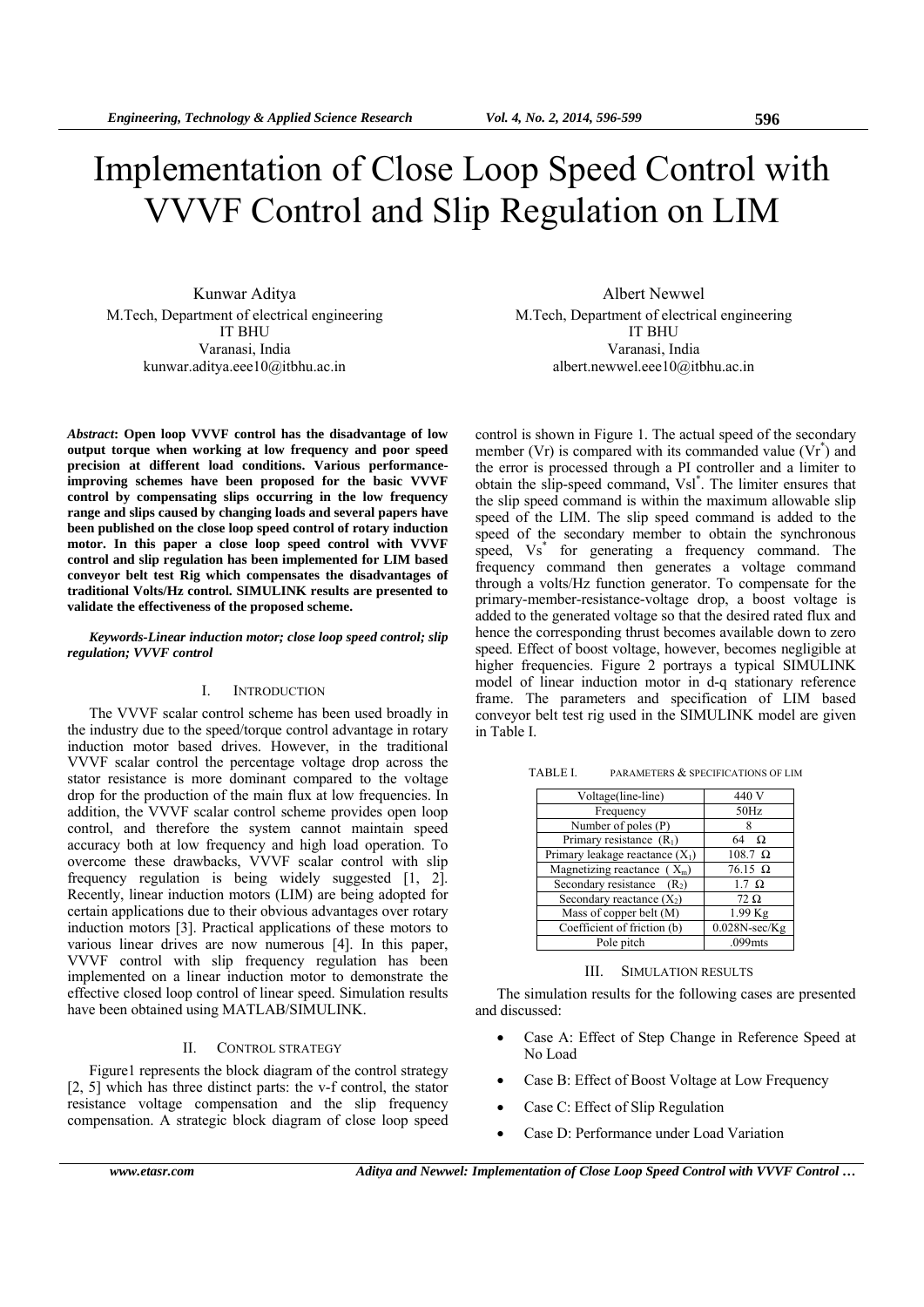

Fig. 1. Strategic block diagram of close loop speed control



Fig. 2. SIMULINK model of close loop speed control with volts/Hz control and slip regulation

## *A. Case A: Effect of Step Change in Reference Speed at No Load*

To validate the control strategy, at no load condition the frequency has been set to change in the SIMULINK model from 15 Hz to 50 Hz at a frequency-step of 5 Hz every 7 sec. The no load however includes the weight of the moving conveyor belt and the friction offered during motion. Figure 3 shows that the variation of actual linear speed closely follows the reference linear speed (with respect to simulation time) due to the change in frequency. The variation of the inverter output phase voltage with respect to the simulation time due to the change in frequency is shown in Figure 4. The results of Figures 3 and 4 have been arranged in tabular form in Table II to demonstrate the validation of the model.

TABLE II. VARIATION OF INVERTER OUTPUT PHASE VOLTAGE AND LINEAR SPEED W.R.T. REFERENCE SPEED

| Ref.<br>speed<br>(m/s) | Actual<br>speed<br>(m/s) | <b>Frequency</b><br>(Hz) | <b>Inverter output</b><br>phase voltage<br>(volts) | Volts-to-<br>Hz ratio |
|------------------------|--------------------------|--------------------------|----------------------------------------------------|-----------------------|
| 2.97                   | 2.97                     | 15                       | 64.5                                               | 5.41                  |
| 3.96                   | 3.96                     | 20                       | 86                                                 | 4.95                  |
| 4.95                   | 4.95                     | 25                       | 107                                                | 4.64                  |
| 5.94                   | 5.94                     | 30                       | 133.8                                              | 4.46                  |
| 6.93                   | 6.93                     | 35                       | 152.25                                             | 4.35                  |
| 7.92                   | 7.92                     | 40                       | 169.6                                              | 4.24                  |
| 8.91                   | 8.91                     | 45                       | 187.4                                              | 4.16                  |
| 9.9                    | 9.9                      | 50                       | 205                                                | 4.1                   |







Fig. 4. Variation of inverter output phase voltage with respect to simulation time due to change in frequency

From Figures 3, 4 and Table II one can observe that actual speed is changing according to the desired reference speed. The inverter output phase voltage is also changing according to the change in frequency such that the volts/Hz ratio is almost constant with slight variation at low frequency due to the incorporation of boost voltage. Hence volts/Hz control is simulated successfully.

## *B. Case B: Effect of Boost Voltage at Low Frequency*

To show the effect of boost voltage under low frequency of 5 Hz the model was simulated at 20N load condition applied at 15 sec. Speed and thrust performance is compared without and with boost voltage. Value of boost voltage was set at 20 volts by trial and error.





*www.etasr.com Aditya and Newwel: Implementation of Close Loop Speed Control with VVVF Control …*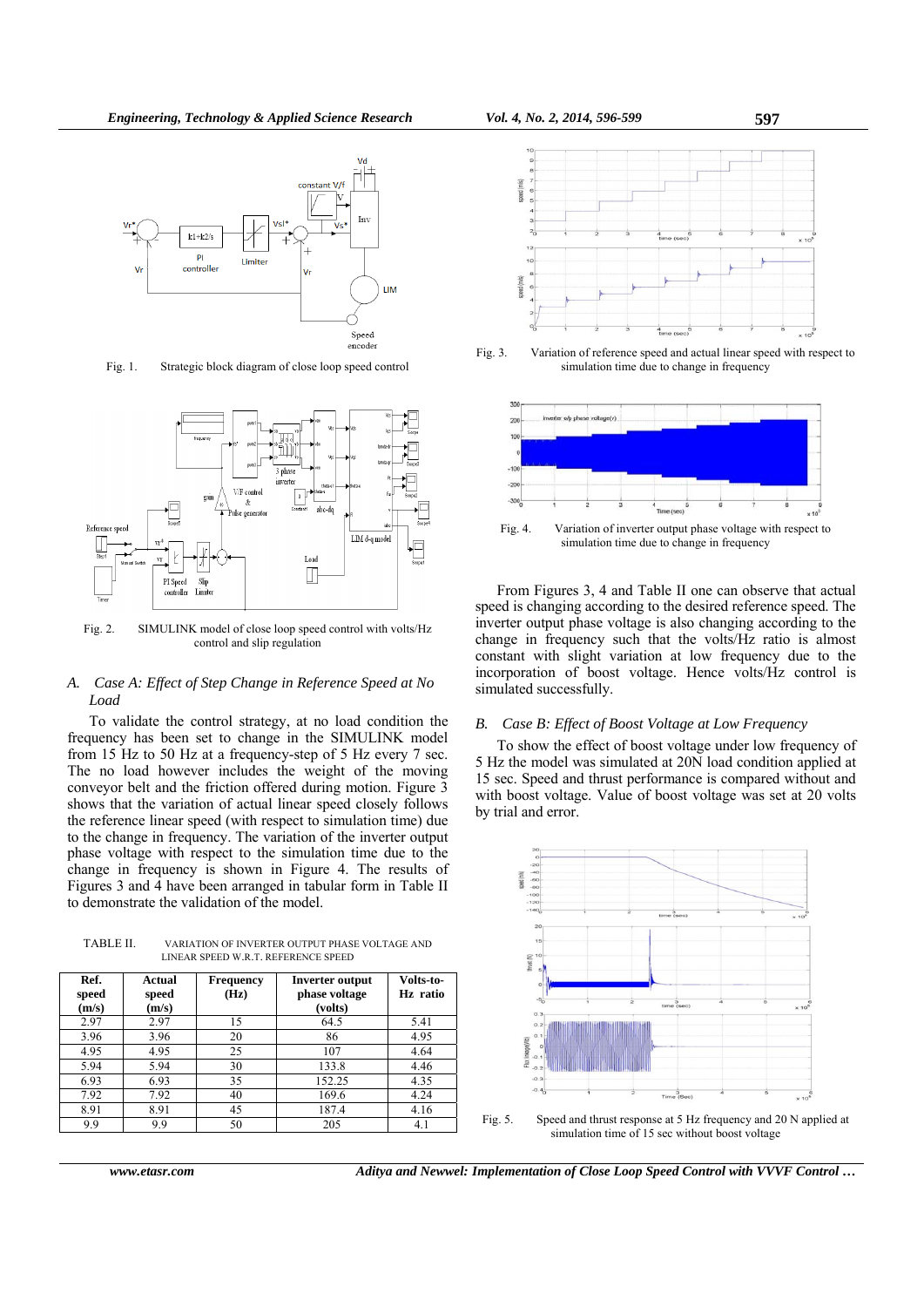

Fig. 6. Speed, thrust and air gap flux response at 5 Hz frequency and 20 N applied at 15 sec with boost voltage of 20 volts.

Based on the simulation results, when a 20 N load is applied at a low frequency to the LIM based conveyor belt System the following are observed: without boost voltage control the air gap flux becomes zero and the system becomes unstable as shown in Figure 5, whereas the air gap flux does not becomes zero and the system remains stable when a boost voltage is applied as shown in the Figure 6

# *C. Case C: Effect of Slip Regulation*

To demonstrate the effect of slip regulation under various loads the model has been simulated for scheduled changes in load in the sequence [0 5 10 20] N at the reference speed of 2.97 m/sec (i.e.15 Hz frequency). The simulation results for cases without and with slip regulation are shown in Figures 7, 8 and Table III.



Fig. 7. Speed response without slip regulation for 15 Hz frequency when a 20 N load is applied at simulation time t=15 sec



Fig. 8. Speed response with slip regulation for 15 Hz frequency when a 20 N load is applied at simulation time t=15 sec

TABLE III. SLIP-SPEED AT 2.97 M/SEC (15 HZ FREQUENCY) AT DIFFERENT LOADING CONDITIONS

| Loading condition | Without slip regulation | With slip regulation |
|-------------------|-------------------------|----------------------|
| 0 N               | $0.001 \text{ m/s}$     | $0 \text{ m/s}$      |
| 5 N               | $0.020 \text{ m/s}$     | $0.01 \text{ m/s}$   |
| 10 <sub>N</sub>   | $0.043$ m/s             | $0.021 \text{ m/s}$  |
| 20 <sub>N</sub>   | $0.11 \text{ m/s}$      | $0.05 \text{ m/s}$   |

Figures 7, 8 and Table III depict that the speed accuracy at no load (i.e at 0 N) is good, both for the traditional VVVF control and the proposed closed-loop speed control method. But as the load increases slip speed for the traditional VVVF control (without slip regulation) increases whereas for the slipregulation control increase in the slip-speed is reduced. Figure 9 demonstrates the effect of slip regulation under load efficiently. Hence, it is shown that the proposed closed loop speed control with slip-regulation gives better speed accuracy.



Fig. 9. Speed response at load condition

# *D. Case D: Performance under Load Variation*

In this case, the reference speed is fixed to its synchronous speed of 3.96 m/s at 20 Hz frequency and the load is being changed in the sequence [0, 10, -10, and -20 N]. It is observed from Table IV that when the load becomes negative, LIM has entered the generating region, as the slip becomes negative. The line currents, the secondary speed, and the electromagnetic torque are shown in Figure 10.

| <b>Loading condition</b> | <b>Slip speed</b>    |  |  |  |
|--------------------------|----------------------|--|--|--|
|                          |                      |  |  |  |
| 10 N                     | $0.22 \text{ m/sec}$ |  |  |  |
| $-10N$                   | $-0.212$ m/sec       |  |  |  |
| $-20N$                   | $-.0411$ m/sec       |  |  |  |

TABLE IV. SLIP SPEED AT DIFFERENT LOADING CONDITION AT REFERENCE SPEED OF 3.96 M/SEC (I.E. 20 HZ)

#### IV. CONCLUSION

The traditional Volts/Hz control scheme has the disadvantage of poor speed precision at different loads and small output thrust when working in the low frequency. To overcome these disadvantages an alternative control scheme is proposed. The incorporation of boost voltage makes the system suitable for working under low frequency conditions. Slip